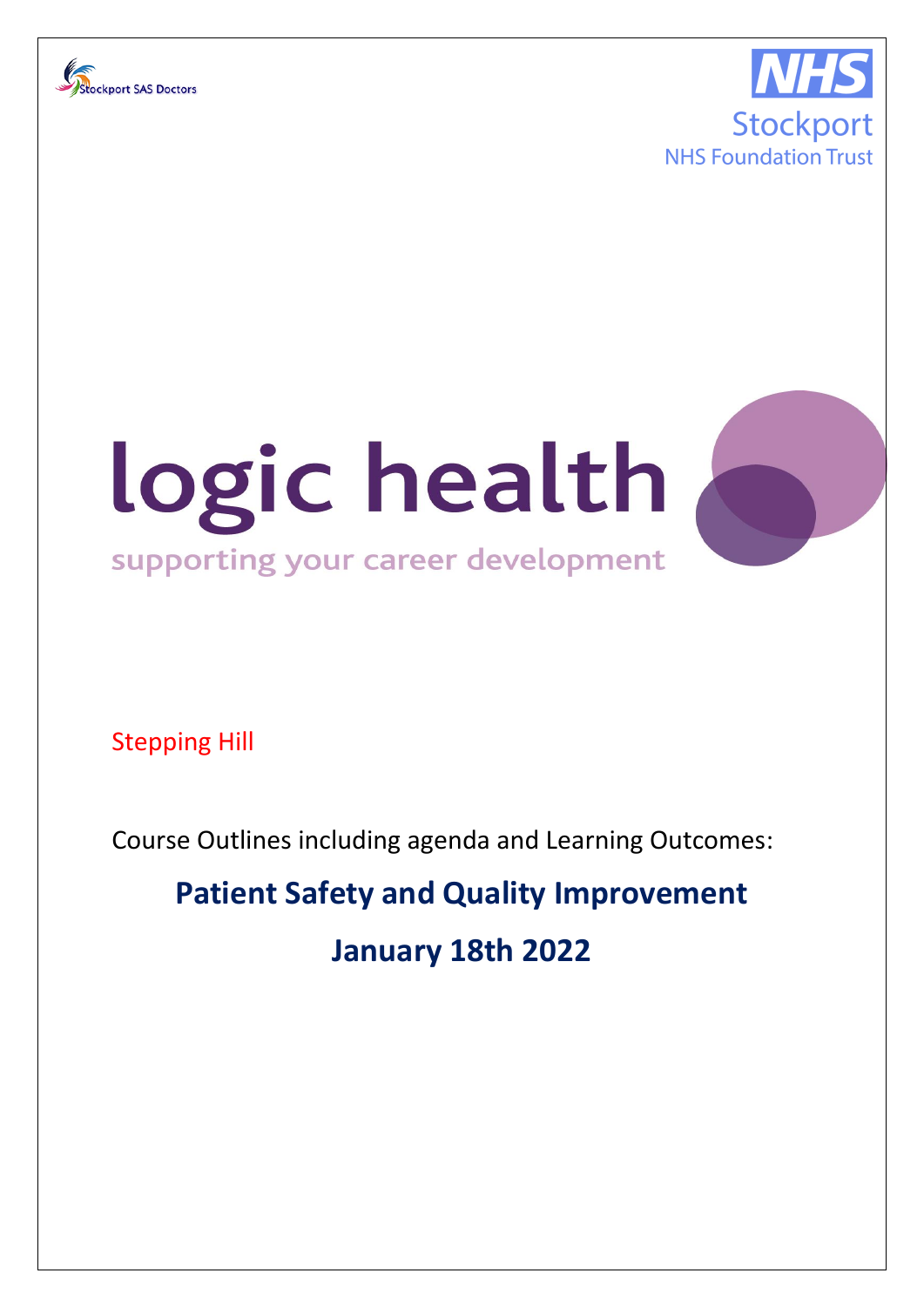

## January 18<sup>th</sup> 2022

# Patient Safety and Principles of Quality Improvement Projects-1 day

## 6 CPD points

Are you targeted to deliver constant service improvement? We thought so! Let us help and support you to achieve your goals with this exceptional, practical programme which provides the key, basic ingredients to become a leaner organisation.

CPD points: 6 external CPD points

**Who should attend:** All personnel who have to achieve quality targets and run a more efficient department.

**Introduction:** The NHS's greatest strength and expertise lies in practical service improvement. They have years of experience in clinical patient pathway re-design which supports improved patient experience and outcomes. This programme is designed to give you a taste of what is expected of you to enable you to deliver your targets.

This leadership programme is designed to help staff to understand the management and leadership aspects of this role with the clear focus on improving service, and building on skills they have already acquired.

A management project of relevance and meaning to the organisation is undertaken to build on skills acquired and add value.

### **Course Agenda:**

One day workshop

- $\downarrow$  Welcome, introductions, outline agenda and key learning outcomes
- $\downarrow$  Patient safety and clinical risk
- $\ddot{\bullet}$  Leaders working with Lean
- $\bigstar$  Developing a lean system and process
- $\bigstar$  Background to Process Mapping
- $\downarrow$  Developing your project
- $\frac{1}{2}$  Identifying issues and 'bottle-necks' in your systems
- $\downarrow$  The 5 stage process of change management
- $\downarrow$  Understanding SWOT and STEEPLE as analytical tools
- $\downarrow$  An overview of Six Sigma and modern JIT processes
- $\bigstar$  How to build a project team